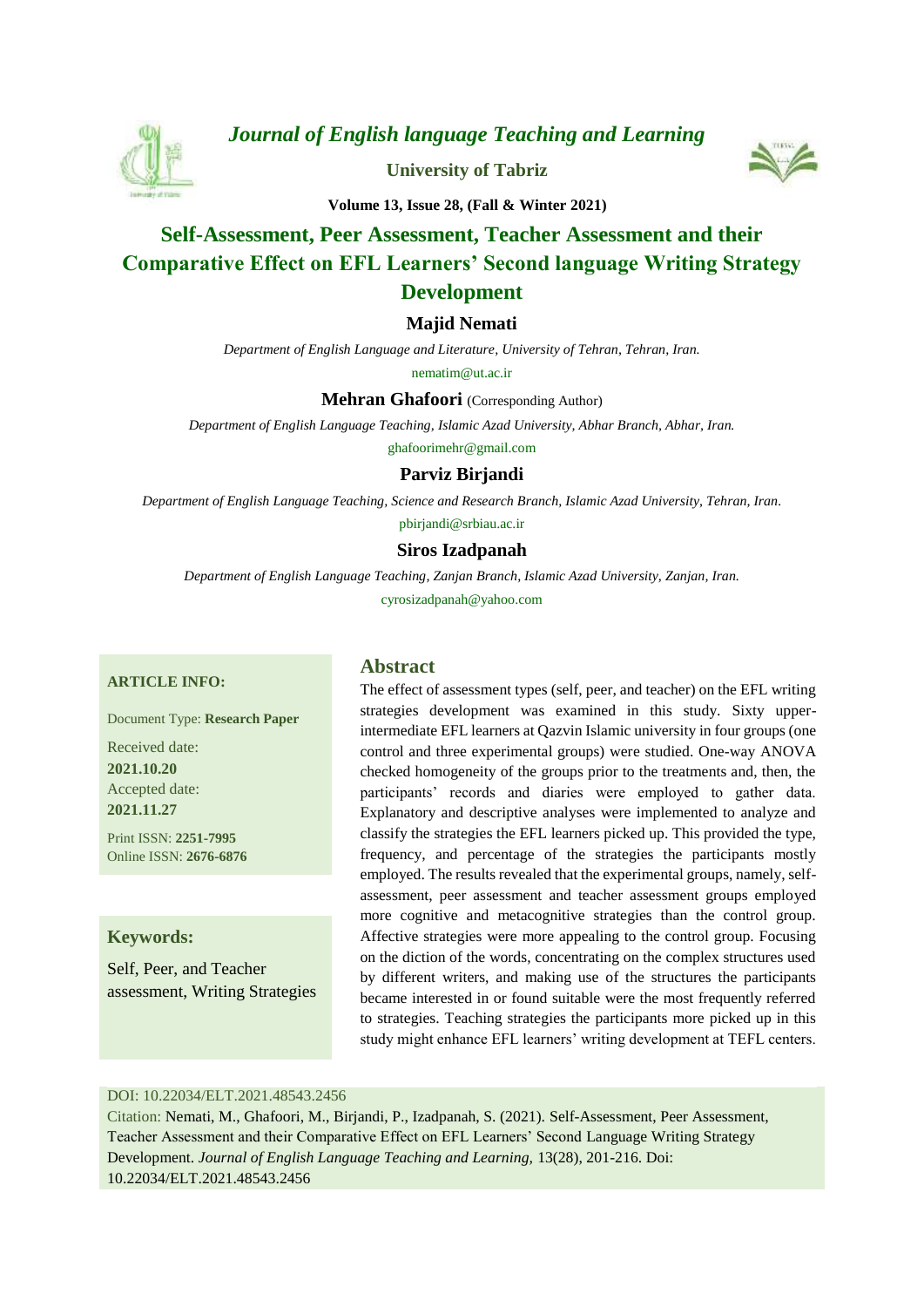#### **Introduction**

Writing is an activity demanding concentration, discipline, and careful thought, and it is not just a simple direct product of what the brain can do at a particular moment or knows and, thereby, described by many researchers as a 'complicated cognitive task['\(Gregg & Steinberg,](#page-12-0)  [2016;](#page-12-0) [Rastle et al., 2021\).](#page-12-1) Most learners regardless of being low achievers or high achievers find writing a difficult task. One important indicator of communicative competence is having mastery over second language writing [\(McCrostie, 2007\).](#page-12-2)

Having meta-cognitive knowledge concerning the writing task, use of cohesive devices, writing strategies, language proficiency, and L1 writing competence are among the important factors to influence the process and product of writing. What seems particular is that writing strategies are significant since many researchers claim that through the analysis of writing strategies teachers can simply distinguish successful writers from less successful ones [\(Arifin,](#page-11-0)  2020; Zhao & Liao, 2021). Writing strategies can facilitate self-regulation, learner autonomy, and greater proficiency [\(Hsiao & Oxford, 2002\).](#page-12-3) Therefore و and greater proficiency (Hsiao & Oxford, 2002). Therefore many strategies ESL learners have access to or emerge in the process of their writing can not only assist them in second language learning but also facilitate their writing development [\(Stirling, 2021\).](#page-12-4)

[Graham and Perin \(2007, p. 15\)](#page-12-5) also assert that "teaching adolescents strategies for planning, revising, and editing their compositions has shown a dramatic effect on the quality of students' writing. Strategy instruction involves explicitly and systematically teaching steps necessary for planning, revising, and/or editing text. The ultimate goal is to teach students to use these strategies independently".

Moreover, assessment is an essential component in educational systems since it may have an impact on learning and, being made authentic, provides feedback. Moreover, via meaningful involvement of learners in the learning process, assessment can bring about motivation. Enhancing instruction by assisting the teacher to be informed about students' strengths and weaknesses is another benefit of assessment [\(Giraldo, 2021\).](#page-11-1)

[Alavi and Taghizadeh \(2014\)](#page-11-2) emphasize the role dynamic assessment and its different forms including peer assessment, self-assessment, and teacher assessment may play in the development of second language writing.

Peer and self-assessment along with teacher assessment have proved themselves as useful and mediating tools for teaching and learning in different skills and sub-skills including writing [\(SeyedErfani & Agha Ebrahimiyan, 2013\),](#page-12-6) speaking [\(Hill & Sabet, 2009\),](#page-12-7) reading [\(Guterman,](#page-12-8)  2002), speaking and listening [\(Ableeva, 2008\),](#page-11-3) listening [\(Ableeva, 2010\),](#page-11-4) grammar [\(Kovacic](#page-12-9)  et al., 2012), and vocabulary [\(Saeidi & Hosseinpour, 2013\).](#page-12-10)

Most of the researches in the ELT field have concentrated on the ESL situations [\(Astin,](#page-11-5)  [2012;](#page-11-5) [Brown et al., 2013;](#page-11-6) [Grabe & Kaplan, 2014\)](#page-11-7) and the EFL context, therefore, has been vastly neglected. In the Iranian context, the majority of studies on writing development have focused on the traditional approaches to learning and little if any attention has been directed to other alternative approaches. Furthermore, the effect of such assessment types on EFL learning strategy development, specially the writing skill, has not been investigated significantly in this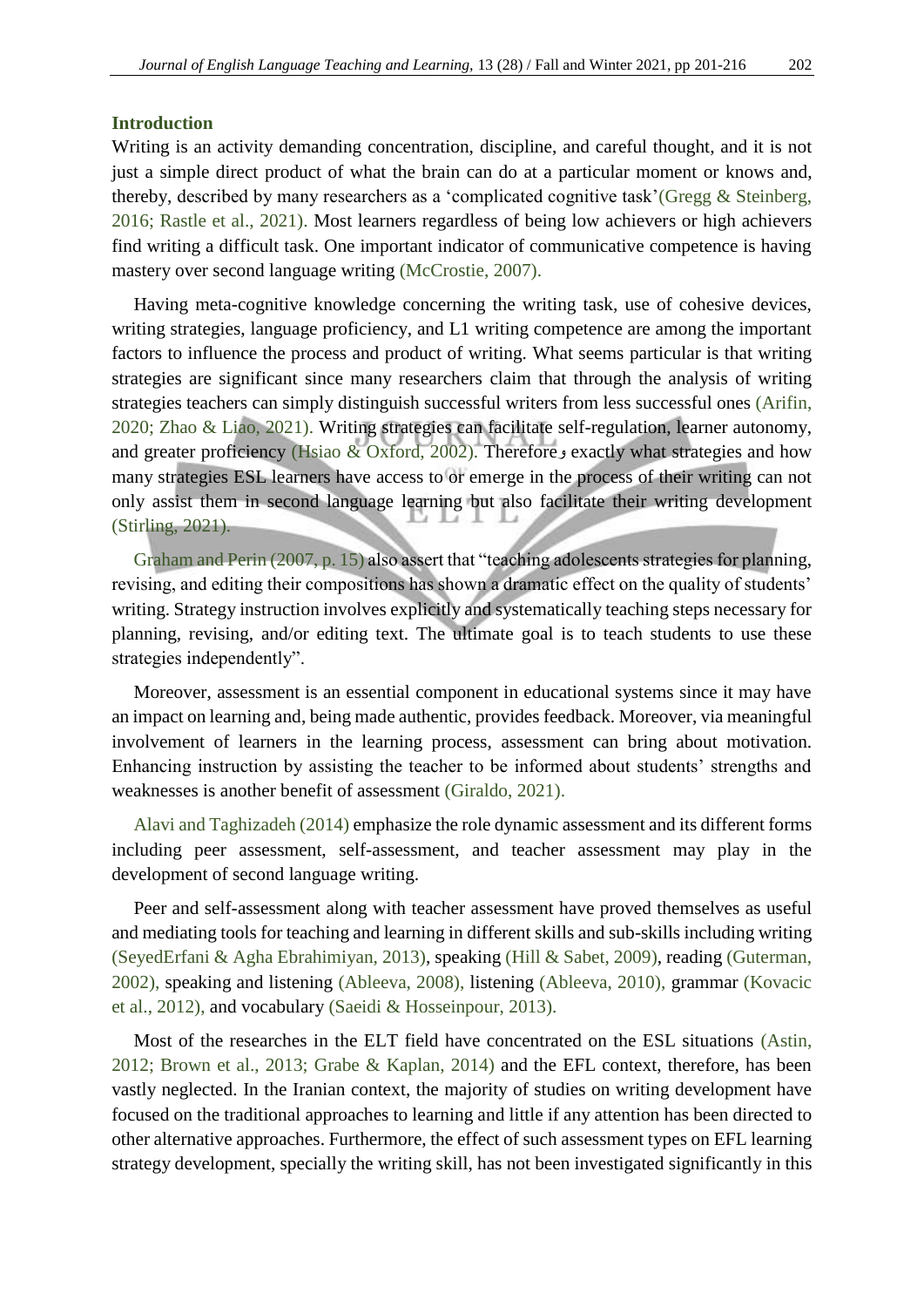context. Teachers in EFL classrooms have started to use assessment by learners and assessment by their peers. This motivates the current researcher to tackle this aspect of second language writing development in relation to writing strategies.

#### **Purpose of the Study**

The present researchers' personal observations and experience also assert that writing courses offered at universities for EFL classes are mostly "method-oriented" [\(Kumaravadivelu, 2006\)](#page-12-11) and, more often than not, focus on mechanics and structures of EFL writing, while it has rarely become the focus of concern to assist the learners to utilize the writing strategies that they discover during the course. Observing the relationship between each of these assessment types to second language writing strategy development can be fruitful in being informed about the most frequent and common strategies taken.

The aim of this research, accordingly, was to investigate the effect of various types of dynamic assessment as teacher, peer, and self-assessment on the Iranian EFL learners' second language writing strategy emergence.

**Research question**. What are the most prominent strategies the EFL learners develop in the process of second language writing achievement under the effect of self, peer, and teacher assessment?

The research question is qualitative in nature as it seeks for the strategies the learners rely on, discover, learn from one another, or develop while they are practicing their homework and assessment activities throughout the study. Such data would be process-oriented both in terms of its collection and its analysis. The learners would be trained to record each and every related event and concept in their notebooks. They actually rely on a portfolio oriented recording and as they develop in their writings throughout the study period, they provide the teacher with the information required and the teacher constructs a processed- based, flexible axial framework to analyze and reanalyze the learners' achievements [\(Creswell & Creswell, 2017\).](#page-11-8)

#### **Literature Review**

A great interest in the application of assessment in curriculum has been traced based on gradual changes in our learning attitude from the conventional way of teaching and assessing, to new approaches like dynamic teaching and assessing [\(Bachman, 2015;](#page-11-9) P[oehner, 2008\)](#page-12-12). As [Farhady](#page-11-10)  (2006) claims, ''assessment has perceived a paradigm shift from a discrete-point componentbased perspective to a task-based, performance-oriented approach" (P.28).

As [Ebadi and Rahimi \(2019\)](#page-11-11) define, assessment is the process of compiling, exchanging, and discussing information from diverse and multiple sources used to improve subsequent learning to provide a profound view of what students know, understand and can accomplish with the help of their knowledge due to their educational experiences.

[Wanner and Palmer \(2018\)](#page-13-0) define peer assessment as an assessment in which members of a class provide feedback and grade the performance of their peers implementing relevant criteria. Marks may be assigned by students or negotiated with teachers. As [Bachman et al. \(2010, p.](#page-11-12)  12) present, "self-assessment refers to assessment or evaluation of oneself or one's actions, attitudes, or performance. That is why each learner should be encouraged and trained to go through a process of self-assessment". Teacher assessment, as the name speaks for itself, is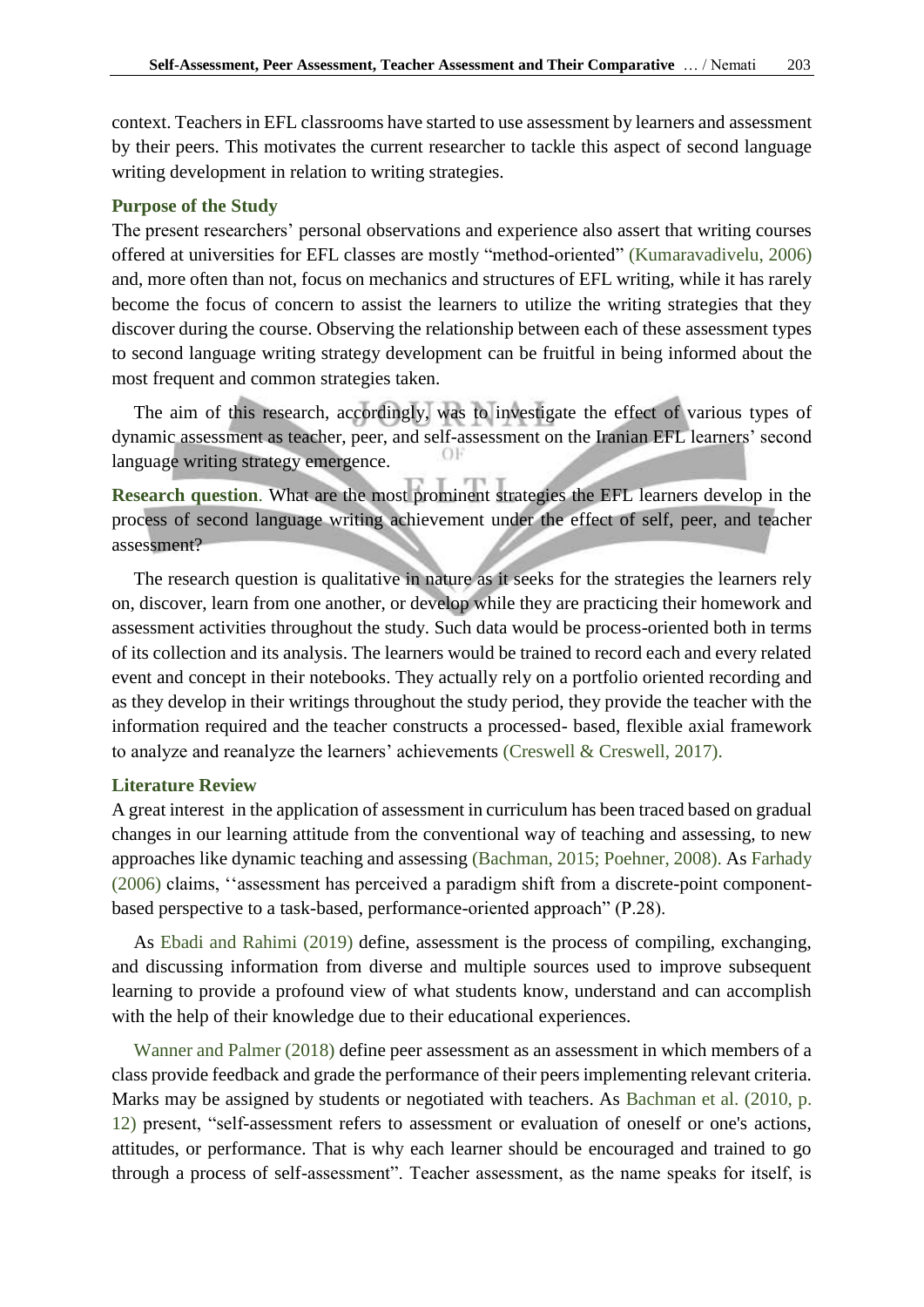related to the type of assessment in which the teacher gets control of the assessment procedure and there is no room for the learners to be involved in the assessment [\(Bachman, 2015\).](#page-11-9)

Strategy emergence, as [O'malley et al. \(1990, p. 6\)](#page-12-13) put it, is defined as "any learning or communicative strategy which the learner may evolve throughout second language development process". These strategies may be the outcome of successful ways the learner takes in the journey of second language development in general and within the development of any of the skills s/he is dealing with [\(Oxford, 1990\).](#page-12-14)

Writing Strategies as [O'malley et al. \(1990, p. 134\)](#page-12-13) define "are cognitive and meta-cognitive procedures writers use to control the production of writing".

As different forms of dynamic assessment are considered to be formative not summative, [William \(2013\),](#page-13-1) Figure 1, postulates 5 key strategies for effectiveness of formative assessment.

|         | Where the learner is going?                        | Where the learner is right now?                                                                 | How to get there?                          |
|---------|----------------------------------------------------|-------------------------------------------------------------------------------------------------|--------------------------------------------|
| Teacher | Clarifying, sharing, and<br>understanding learning | Engineering effective discussions,<br>activities, and tasks that elicit evidence<br>of learning | Feedback that<br>moves learning<br>forward |
| Peer    | intentions                                         | Activating students as learning resources for one another                                       |                                            |
| Learner |                                                    | Activating students as owners of their own learning                                             |                                            |

**Figure 1.** The five "Key Strategies" of Formative Assessment (from [William, 2013, p.16\)](#page-13-1)

[Gordon \(2015\)](#page-11-13) conceptualizes planning, assessment, and repair as meta-cognitive skills in the recursive process of writing. In this taxonomy, "planning" can include rudimentary ideational formulation, strategy selection, and goal setting. Assessment involves (a) evaluating the material which is going to be written according to one's own schemata, and (b) evaluating the writing concerning its relationship to the specific purpose of the assignment, the output accuracy, and grammatical/lexical correctness. Repair takes place at any of the stages in the writing process. A student can repair (a) his/her understanding of the assignment; and (b) the production of the writing at any phase in the process and within any of the layers of the activity.

Students are distinguished by their individual constraints and the external constraints imposed by context and the assignment when attempting to write under a cognitive load. They are attempting to develop their skills and strategies to mediate this cognitive load. As a result, this cognitive load should be manageable for the students and students should possess the necessary skills to handle them [\(Pham, 2020\).](#page-12-15)

In conclusion, the effect of assessment types as extra-curricular activities influencing the SL learner achievements has been noticed by the ELT researchers [\(Atkinson, 2003;](#page-11-14) [Petersen,](#page-12-16)  [2003\)](#page-12-16) as they have tried to present the importance of such activities in the language development of the ESL learners. Various tasks such as summarizing, reporting, simplifying, analyzing, and re-writing of the materials such as journals, short stories, newspapers, dramas, and fictions have been the matter of research in the ESL context [\(Sundari et al., 2018\).](#page-12-17) Second language writing, therefore, could be enhanced through designing homework which is analytical, argumentative, and thought bringing [\(Grabe & Kaplan, 2014\).](#page-11-7) The importance of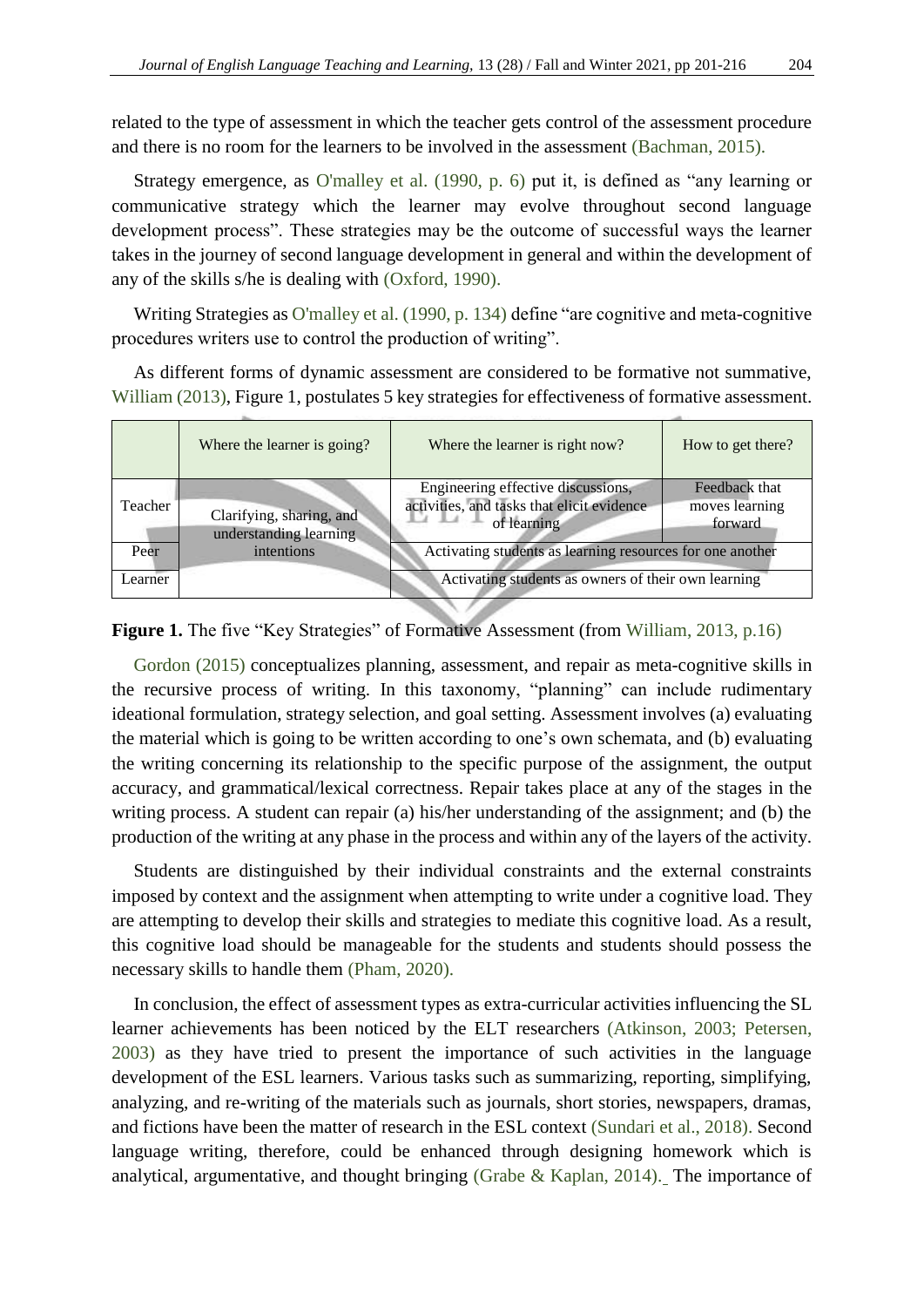peer assessment and its inspirations and influences on the development of creative writing also have been discussed in the literature [\(Wanner & Palmer, 2018\).](#page-13-0) The relationship between creative writing, talent and inspiration, accompanied with and energized by stages of development, within a systematic strategy have also been stressed in the literature [\(Smith,](#page-12-18)  2005). Social and affective strategies of writing, based on [Carson and Longhini \(2002\),](#page-11-15) are used by writers to have interaction with the target society for the support and to concentrate on their attitudes, motivation, and emotions in the process of writing.

[Arndt \(1987\)](#page-11-16) investigation on ESL writing strategies is one of the earliest researches done in which she assigned eight categories to make codes for the strategies the learners used in their writing namely: Planning, Global planning, Rehearsing, Repeating, Re-reading, Questioning, Revising and Editing. She used these classifications to categorize Chinese students' writing strategies. It was found that Chinese students changed the words while L2 writing, but rehearsed the words more in L1 writing. She related this finding to the students' less ability to find alternative words. Also, the participants were not satisfied with their decisions in ESL than in L1, meaning they had more limited vocabulary sources to use and they were not sure about D. the words they had selected.

[Riazi \(1997\)](#page-12-19) investigated on four Iranian doctoral students of education. The research was based on the learners' key aspects of the academic courses, their strategies for composing, and conceptualizations of their writing tasks. He outlined their composing strategies among cognitive, meta-cognitive, social strategies, and search strategies. Figure 2 represents the compositing strategies compared together.

In this study, macro-strategies to perform academic tasks were used by Iranian doctoral students. Mental representations related to the academic writing tasks were to be shaped by these strategies. Task completion needed participants' cognitive strategies which directed them to think about, work with, and manipulate materials. These specific strategies included taking notes, inferencing, and elaborating; using of mother tongue knowledge and transferring skill across their two languages; as well as editing and revising multiple drafts of their papers. In their learning to write in the specific context of their graduate studies, [Riazi \(1997\)](#page-12-19) found that the participants tried to connect their L1 and ESL. Self-regulatory strategies, being among meta-cognitive strategies, assisted the participants to have control on performing the writing tasks, and, accordingly, reducing their anxiety when not knowing what to do.

In another research, [Victori \(1999\)](#page-12-20) recognized seven types of writing strategies that were based on think-aloud protocol analysis and the interviews. Planning strategies helped the writer to anticipate what ideas will come next. Monitoring strategies were used by the writers when they wanted to check and verify their writing process. Evaluating strategies were used when the writers reconsidered their written text, the modifications done on the written text, planned ideas, and their objectives. Resourcing strategies were implemented by the writers when they applied other sources of information about the language, such as using dictionary to check the new vocabulary items. Repeating strategies included the repeating pieces of language in writing.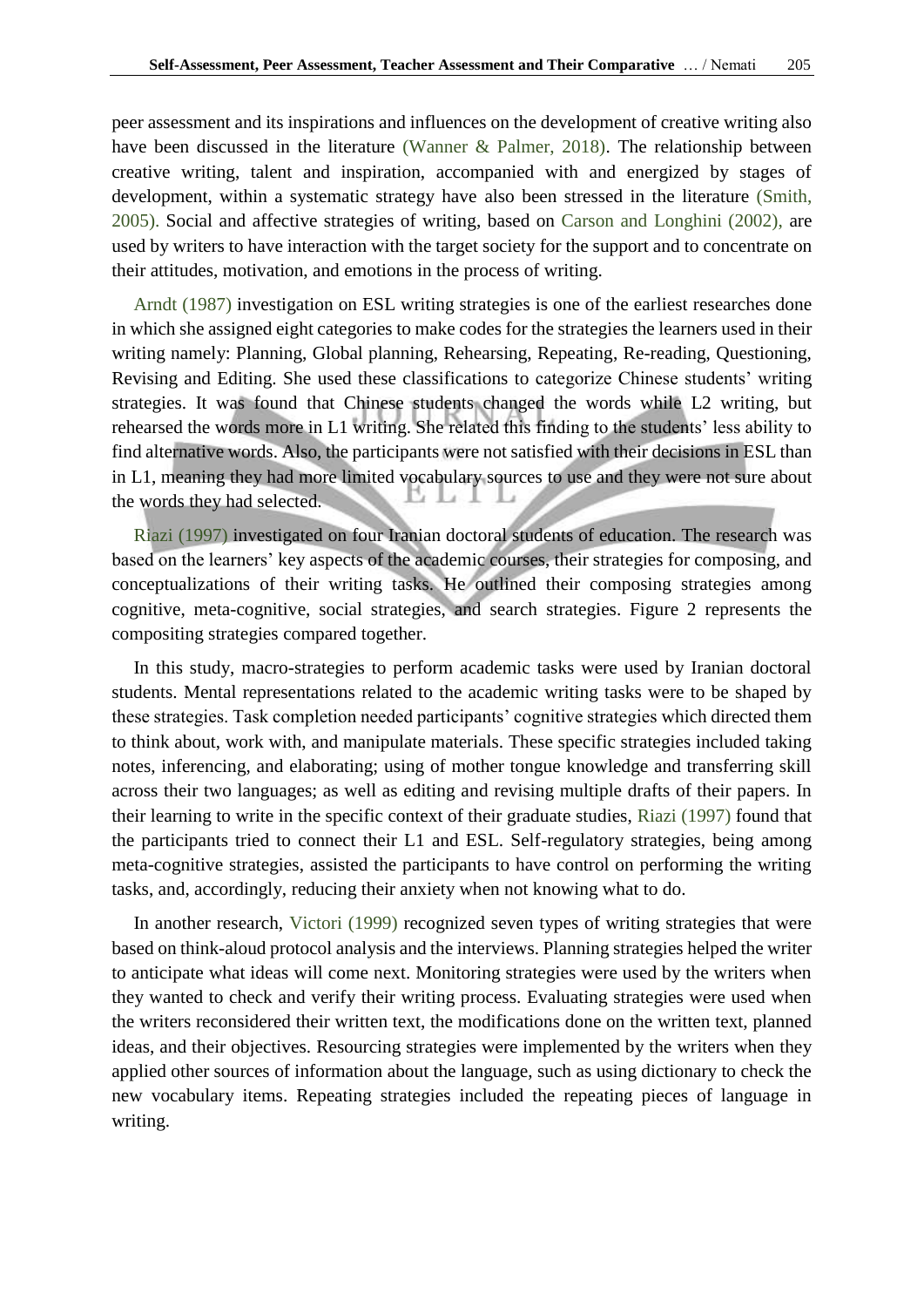| <b>Composing Strategies</b>                                                                                                    | Constituents                                                                                                                  | <b>Phase of Composing Process</b>                                                                         |
|--------------------------------------------------------------------------------------------------------------------------------|-------------------------------------------------------------------------------------------------------------------------------|-----------------------------------------------------------------------------------------------------------|
| Cognitive Strategies                                                                                                           |                                                                                                                               |                                                                                                           |
| Interacting with materials to be<br>used in writing by manipulating<br>them mentally or physically                             | Note-taking<br>Elaboration<br>Use of mother tongue<br>Knowledge and skill transfer from<br>L1<br>Inferencing                  | Reading & Writing<br>Reading & Writing<br>Reading & Writing<br>Reading                                    |
|                                                                                                                                | Drafting (revising $&$ editing)                                                                                               | Writing                                                                                                   |
| <b>Metacognitive Strategies</b>                                                                                                |                                                                                                                               |                                                                                                           |
| Executive processes used to plan,<br>monitor, and evaluate a writing<br>task                                                   | Assigning goals<br>Planning (making $&$ changing<br>outlines)<br>Rationalizing appropriate formats<br>Monitoring & evaluation | Task representation<br>$&$ reading<br>Writing<br>Reading & Writing<br>Reading/writing/task representation |
| <b>Social Strategies</b>                                                                                                       |                                                                                                                               |                                                                                                           |
| Interacting with other persons to<br>assist in performing the task or to<br>gain affective control<br><b>Search Strategies</b> | Appealing for clarifications<br>Getting feedback from professors<br>& peers                                                   | Task representation<br>Writing                                                                            |
|                                                                                                                                | Searching and using libraries                                                                                                 |                                                                                                           |
| Searching and using supporting                                                                                                 | (books, journal, Eric, microfiche)<br>Using guidelines<br>Using others' writing as model                                      | Reading and writing                                                                                       |
| sources                                                                                                                        |                                                                                                                               |                                                                                                           |
|                                                                                                                                | $m + 1$<br>$\mathbf{1}$ $\mathbf{c}$<br>(1007)<br>$\sqrt{1}$                                                                  |                                                                                                           |

**Figure 2.** Composing strategies (Adapted from [Riazi, 1997\)](#page-12-19)

Reduction strategies were applied when the writers wanted to solve a problem, either by paraphrasing to avoid a problem or removing it from the text. In L1 strategies participants used the mother tongue with the purpose of transcribing the right idea/word in their L1, evaluating and making sense of the ideas written in the target language, or generating new ideas.

### **Method**

### **Participants**

The participants of the study included 60 students (both girls and boys) at Qazvin Islamic Azad University. These participants were selected out of 90 ones who had enrolled in extracurricular conversation classes by the university as intermediates. They took part in a pretest (which was a standardized copy of paper-based TOEFL) for the sample homogenization. The age range of the learners was nineteen up to twenty-six and sixty learners whose scores fell 1SD below and above the mean, and this way met the requirements, were chosen for the purpose of the study. These participants were of various disciplines and were randomly divided into four groups, each including 13 to 16 learners. Three groups were the experimental groups as the Peer Assessment Group, the Teacher Assessment Group, and the Self-Assessment Group and the fourth group shaped the control group. The study was an attempt to compare three different types of dynamic assessment affecting the learners' behavior in writing strategy development. Therefore, the control group was required to compare the writing strategy development of the learners in each group with an intact group.

### **Instruments**

The data needed for the research were collected by means of a Test of English as a Foreign Language (TOEFL), in the quantitative section. In the qualitative section of the study, the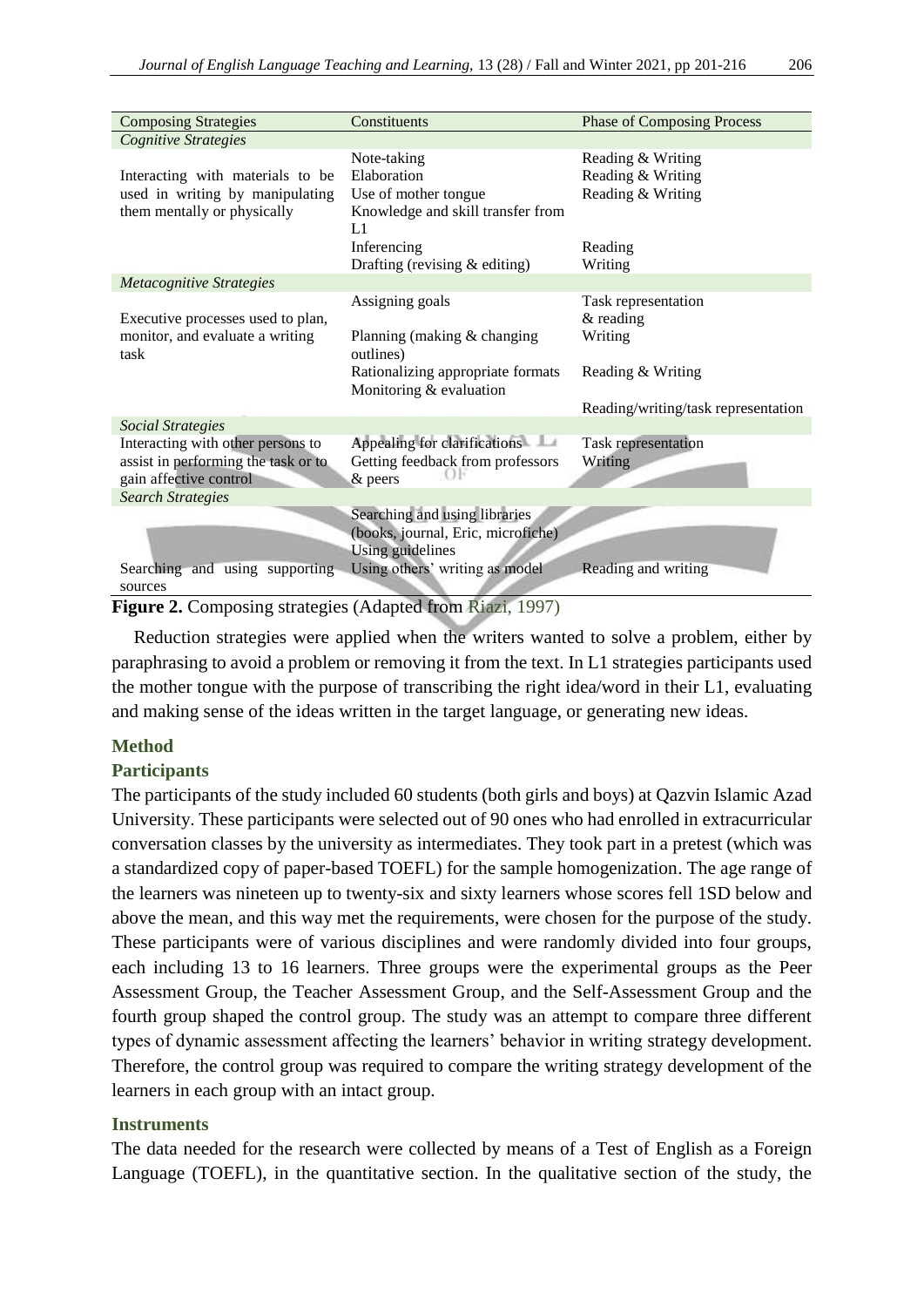learners' portfolios, learners' diaries, and the teacher's observations and recordings were used to collect the data. Having gathered the relevant data, the classification presented by [O'malley](#page-12-13)  et al. (1990) was implemented to count and get the frequency of the strategies used.

To make sure if the participants were engaged in programs, and to get familiar with what they actually did (the strategies they took) to improve their abilities, the learners all were trained to present diaries. These diaries formed a portfolio for each participant and also included the instructor's feedback and comments as well as the participants' reports on their own learning. In each session, the teacher's suggestions and notes for each learner were accommodated continuously. It was possible for the instructor to check everybody's ups and downs in writing and discuss the details of the activities with learners as their number in each class was limited. An axial recording system of data was developed based on each learner's diaries and the learner's progress was re-evaluated based on a qualitative, formative, and process-based mode. This provided information on the probable strategies the learners picked up, the novelty of the strategies discovered, and the frequency of the strategies employed.

K.

# **Procedure and Data Analysis**

**Shared activities in all groups**. All the groups enjoyed the same instructor, coursebook, hours of instruction, physical conditions, and teaching aids. The control group received no assessment-based treatment; therefore, the most significant difference in the three experimental groups was the form of feedback and assessment presented in the classroom. All groups received similar materials, which was a coursebook with the title "TOEFL Writing Flash: Essential Practice for Higher Writing Scores" (Broukal, 2007), which included 12 sections and each section consisted of grammar part, vocabulary in context part, and a writing model. Then a topic was suggested for the learners to write. The course book also presented some writing tips in the first lesson which were practiced in the subsequent sections. These writing tips followed the rating framework presented in the ETS manual (2000), reproduced in [Alderson](#page-11-17)  [and Tankó \(2010\)](#page-11-17). About 45 minutes of the classroom allotted time was devoted to the course book and its exercises, checking the learners' writings, and the rest of the time was devoted to specific activities of every single group. The learners were also briefed about how to write diaries, develop portfolios, and report their own feelings, findings, and the strategies they got acquainted with. All students in groups were requested to hand in their diaries each session to be checked and analyzed. Of course, they received feedback from the teacher and were required to follow the teacher's suggestions to solve the problems present in their learning process. This in itself created an environment in which cooperation, exactness, and qualitative assessment were evident.

**Specific activities in the groups.** In the experimental group I (Peer Assessment Group) the instructor helped the learners develop the second language writing, meanwhile, he informed the learners of the role they were to play in the classroom, almost every session, to either score each other's performances or rate one another's writing development. The students were trained to develop checklists and use them in the classroom to keep reactors of their classmates' performances. They were also briefed about various writing strategies through pamphlets and lectures. Gradually this form of assessment paved the way for self-assessment as to the most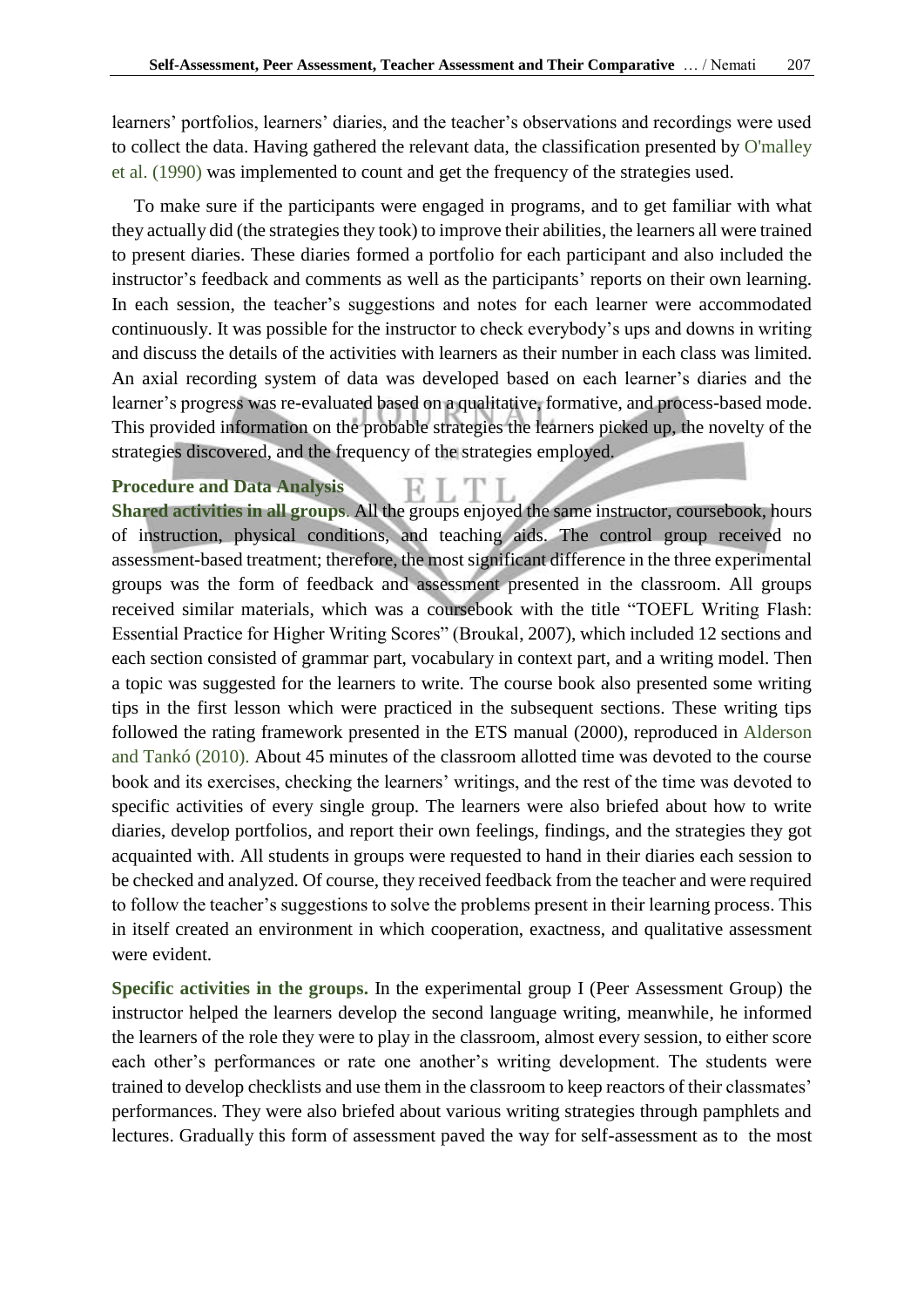beneficial and promising form of assessment [\(Bachman et al., 2010\).](#page-11-12) In the peer assessment group, the peer provided feedback if there were some mistakes and they acted as a mediator.

In the experimental group II (Teacher Assessment Group), the instructor provided feedback and assessed the students' process of learning. In the first intervention sessions, the students were encouraged to take part in the class discussions and they were informed that the teacher would assess them almost every session, and in case they felt they had been weak in a session, they could compensate for that in the coming sessions. The teacher corrected the learners' papers and provided them with the feedback required.

In the experimental group III (Self-assessment group) the learners firstly were familiarized with the concept of self-assessment and they were trained to develop self-assessment checklists. Then they practiced self-assessment and were asked to assess themselves at the end of each session of the classroom. Of course they received respective feedback from the teacher, something which was decreased as the learners increased the quality of their self-assessments. Various quizzes and classroom discussions were presented in the intervention sessions.

Nothing especial happened in the control group and they had their own way of learning. It means that the learners in this group only received a mid-term and a final test as well as the conventional course-book oriented activities which were of course accompanied with the learners' active participation in classroom activities. Meanwhile, no trace of any sort of assessment was found in the classroom of the control group. Instead the participants of this group were encouraged toward covering materials for the tests (mid-term and final). Hence, they were test-oriented not assessment-oriented. In the control group, the same teaching materials, except the peer, teacher, and self-assessment model, were provided for the participants, and they just received conventional way of learning second language writing and there was no mediation by the teacher.

The participants attended their classes twice a week for 12 sessions. The time of each session was 90 minutes and just 45 minutes of each session were allocated to the treatment.

**Diaries and portfolios**. All four groups of the learners received instructions in terms of writing records and diaries of their works and were trained to be familiar with the nature of most frequent strategies in developing writing such as employing dictionaries, making use of expressions and idioms, and the like, meanwhile the strategies the researcher was seeking for among the learners' portfolios were what learners did and the ways they employed to present more fruitful writings. All the learners, therefore, were instructed to complete their records in which they reported their diaries as well as their homework and their learning experience reports.

Employing both descriptive and explanatory methods, the learners' prominent strategies were selected, categorized and reported.

A descriptive analysis, in which different views presented by the instructor in the classrooms were distinctly recorded and described, was used to analyze the data collected through the learners' diaries, portfolios, and reports as well as the researcher's observations and recordings by means of notes, corrections and suggestions. The data, then, was summarized and categorized.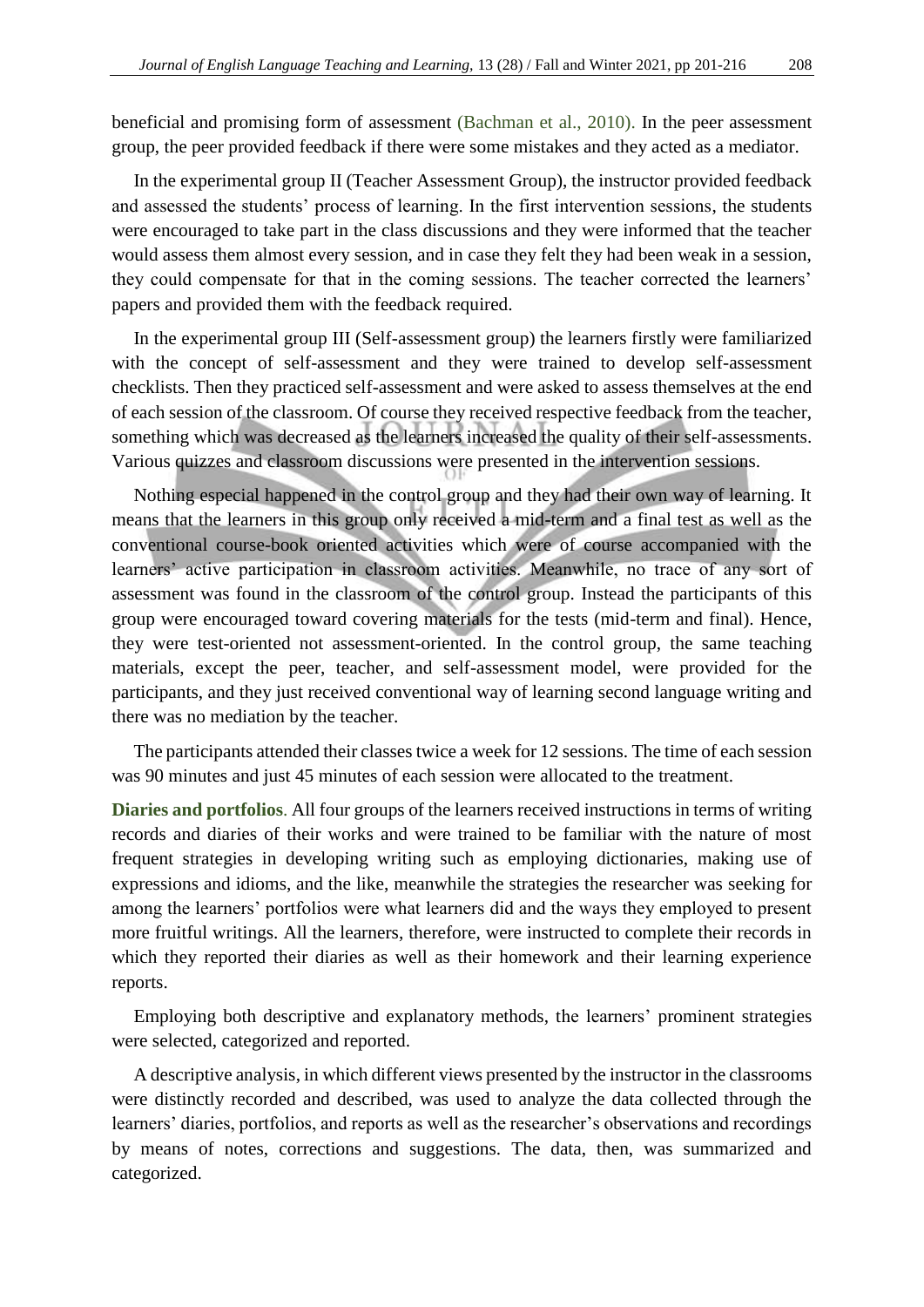An explanatory analysis was done and explanations were presented based on the open/axial coding and structuring, and the analysis belonging to them (axial code trees for each core concept and matrix for structuring). Frequency tables were implemented to classify and categorize the results. The prominent, successful strategies employed by the learners also were taken into view while presenting the explanations. Learners' diaries were also taken into consideration to see if they had been in line with the instructions given, the homework program, and the correct record of the strategies taken.

# **Design**

The present study enjoyed a phenomenological descriptive design in which qualitative measure of data analysis was accounted for [\(Creswell & Creswell, 2017\).](#page-11-8) Therefore, observations, and portfolios were employed both to collect the data and analyze them. The qualitative analysis of the emerging strategies was based on portfolio and classroom observations to elaborate and cross-check the qualitative results. The study encompassed both dependent and independent variables as follows: Teacher assessment, self-assessment, peer assessment considered as the independent variables and writing strategy development as the dependent variable towards writing development.

### **Results**

### **Subject Selection**

Sixty participants of the study were selected through a standard version of TOEFL PBT administration to 90 EFL learners at Islamic Azad University of Qazvin. Table 1 represents descriptive statistics of subject selection.

|                    | $\mathbf{1}$ | Minimum | <b>Maximum</b> | Mean  | <b>Std. Deviation</b> |
|--------------------|--------------|---------|----------------|-------|-----------------------|
| <b>TOEFI</b>       | 90           | 41      | $\circ$<br>o∠  | 61.78 | .1.314                |
| Valid N (listwise) | 90           |         |                |       |                       |

**Table 1.** Descriptive statistics of TOEFL; Subject selection

To compare the means of the four randomly assigned groups on the TOEFL test, a one-way ANOVA was run in order to make sure that they enjoyed the same level of general proficiency knowledge prior to the main study. On the average, the Teacher Assessment ( $M = 62.31$ , SD = 7.64), Self-Assessment ( $M = 62.69$ ,  $SD = 6.12$ ), Peer Assessment ( $M = 63.40$ ,  $SD = 6.57$ ) and Control ( $M = 64.63$ ,  $SD = 7.21$ ) groups showed close mean scores on the TOEFL test (Table 2).

**Table 2.** Descriptive statistics TOEFL by groups

|                 | Mean        | Std.      | Std.  | 95% Confidence Interval for | Minimum Maximum    |    |    |
|-----------------|-------------|-----------|-------|-----------------------------|--------------------|----|----|
|                 |             | Deviation | Error | Mean                        |                    |    |    |
|                 |             |           |       | Lower Bound                 | <b>Upper Bound</b> |    |    |
| Teacher         | 13 62.31    | 7.642     | 2.119 | 57.69                       | 66.93              | 52 | 74 |
| Assessment      |             |           |       |                             |                    |    |    |
| Self-Assessment | 16 62.69    | 6.129     | 1.532 | 59.42                       | 65.95              | 52 | 72 |
| Peer Assessment | $15\,63.40$ | 6.577     | 1.698 | 59.76                       | 67.04              | 52 | 72 |
| Control         | 16 64.63    | 7.219     | 1.805 | 60.78                       | 68.47              | 52 | 75 |
| Total           | 60 63.30    | 6.763     | .873  | 61.55                       | 65.05              | 52 | 75 |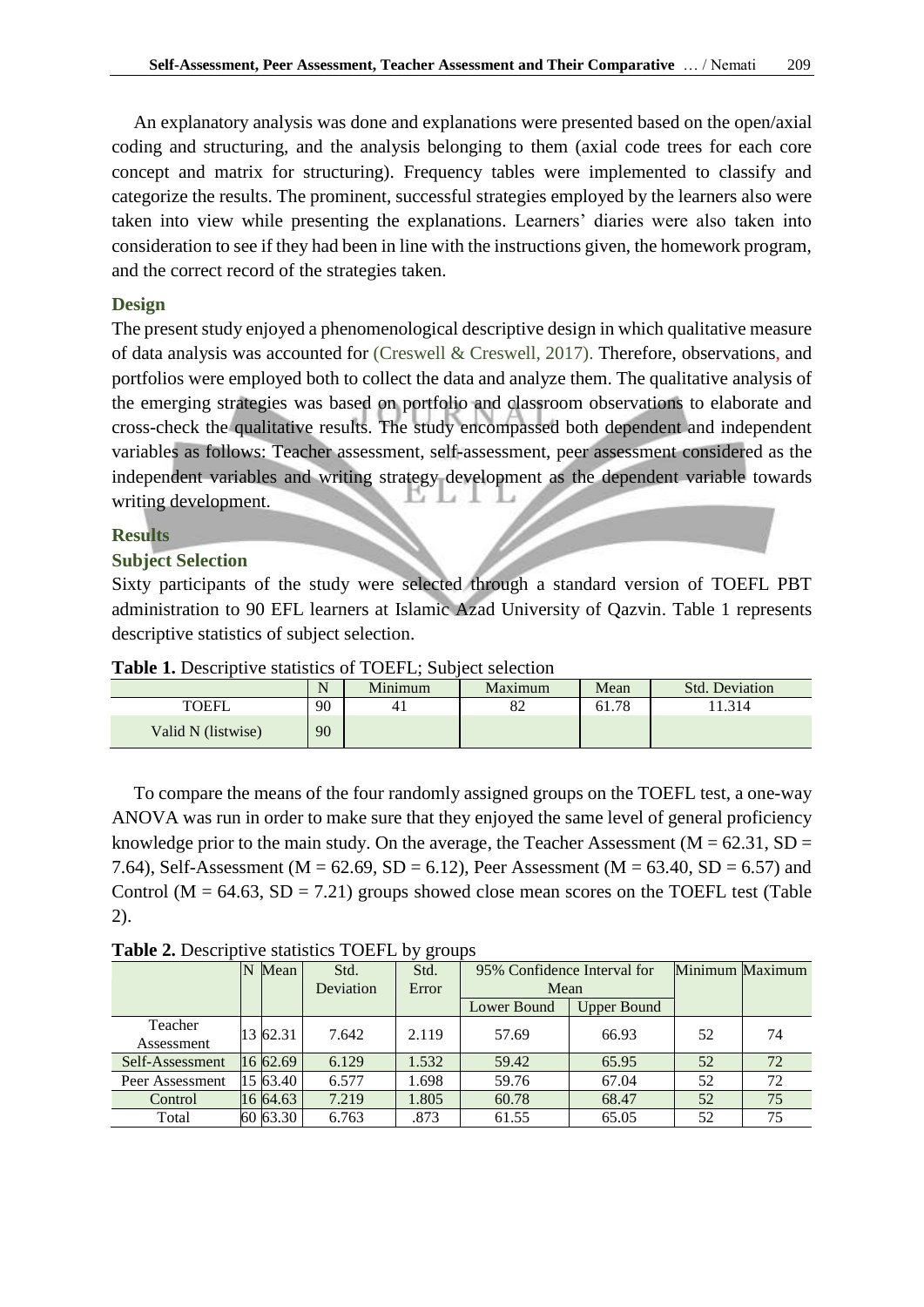The assumption of homogeneity of variances was also met (Levene's F  $(3, 56) = .373$ , P > .05). It was concluded that the four groups had homogenous variances on the TOEFL test (Table 3).

| est of homogeneity of variances TOETE by groups |  |  |  |  |  |  |  |  |  |  |
|-------------------------------------------------|--|--|--|--|--|--|--|--|--|--|
| Levene Statistic                                |  |  |  |  |  |  |  |  |  |  |
|                                                 |  |  |  |  |  |  |  |  |  |  |

**Table 3.** Test of homogeneity of variances TOEFL by groups

The results of the one-way ANOVA (F  $(3, 56) = .33$ , P > .05;  $\omega^2 = .03$  it represents a weak effect size) (Table 4). Based on these results, there were not any significant differences between the mean scores of the four groups on the TOEFL test, i.e. they had the same level of general language proficiency knowledge.

**Table 4.** One-Way ANOVA TOEFL by Groups

|                       | Sum of Squares | Df<br>Mean Square |        |      | Sig. |
|-----------------------|----------------|-------------------|--------|------|------|
|                       |                |                   |        |      |      |
| <b>Between Groups</b> | 47.043         |                   | 15.681 | .331 | .803 |
| <b>Within Groups</b>  | 2651.557       | 56                | 47.349 |      |      |
| Total                 | 2698.600       | 59                |        |      |      |
|                       |                |                   |        |      |      |

# **The Research Question**

The research question sought to discover the most prominent strategies the EFL learners developed when achieving second language writing ability under the effect of various types of assessment. Appendix A represents the type, frequency, and percentage of the strategies the participants mostly employed in detail.

The 454 observed strategies were categorized into 17 general learning strategy types based on the classification presented by [O'malley et al. \(1990\).](#page-12-13)

Viewing the frequency table (Appendix A), the most frequent strategies that emerged in the learners of different groups would fall in the domains of cognitive and Meta cognitive strategies. Moreover, for the control group, socio-affective strategies were interesting.

The most frequent strategies for all groups were: **a.** concentrating on and employing the written English grammatical structures: structures such as inversion, subjunctive, dangling, and the like, **b.** summarizing texts, focusing on maintaining the content, cohesion, length, cohesiveness, and other discourse features, **c.** consulting with the instructor and applying the suggestions made, **d.** concentrating on the text organization and the placement of various parts of a text based on the purpose and the genre type, and **e.** planning and trying to write the way native speakers write and employing the same structures in new situations (Appendix A).

The strategies which were less frequent for all groups of learners included: **a.** minimizing the problems and also eradicating them through being open to criticisms, whether presented by the teacher or peers, **b.** searching for the differences between American and British English models of writing, and **c.** being eager to chat with/talking/writing to the native speakers whenever possible (in the seminars, meetings, conferences, via the net, or while being abroad).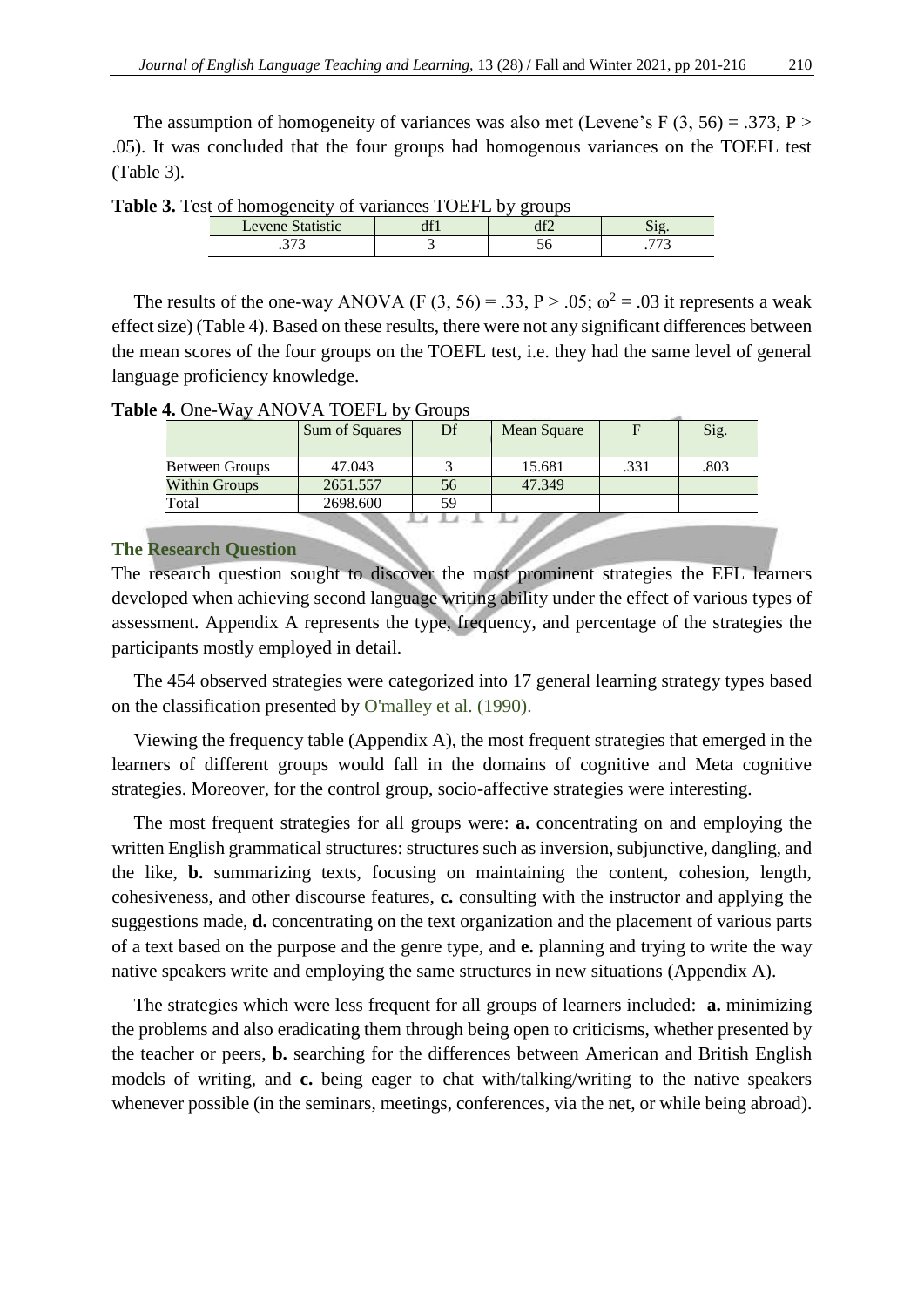#### **Discussion**

As the findings of the descriptive analysis indicate, Iranian EFL learners showed high potential to initiate specific strategies to solve their problems in writing. The emergence of strategies and their frequency can be attributed to the immediate needs of the second language learners to solve their EFL writing problems. These strategies can be teacher-directed, peer-supported, or self-oriented. It seems using well-recognized language learning strategies is correlated to second language writing development. As it seems, the strategy emergence among the learners taking part in the study has been the result of all of these factors being in line with [Petersen](#page-12-16)  (2003); [Rose et al. \(2018\)](#page-12-21) and [Sasaki et al. \(2018\).](#page-12-22) [Ferretti and Graham \(2019\)](#page-11-18) also imply that the strategies good language learners present or emerge could be helpful in paving the ground for the other learners.

The results of this study, in general, indicated that the participants of the study reported frequent use of various language learning strategies. In fact, these strategies reflect specific actions that are implemented continuously by the EFL learners when involved in the process of learning language. This finding accords with the researches which consider language learning as a cognitive activity in which the learner is an active participant, and is capable of processing linguistic information and affecting learning outcomes [\(Gregg & Steinberg, 2016;](#page-12-0) [Wei, 2020;](#page-13-2) [Zabihi, 2018;](#page-13-3) [Zhao & Liao, 202](#page-13-4)1).

The EFL learners, at the present research, tended to employ strategies that enabled them to keep more vocabulary in mind. They, also, reported using reading strategies and those related to avoiding literal translation to prevent ambiguity [\(Furnham & Marks, 2013\).](#page-11-19) Coping feelings so as to remain relaxed and positive was reported to be managed by using affective strategies [\(Carson & Longhini, 2002;](#page-11-15) [Zabihi, 2018](#page-13-3)).

The present research was limited to assessment types (peer, self, and teacher) as independent variables. The reason for the differences in the strategy type that emerged in the four groups might be the personal interests, talents, and some other learner differences which have not been the main focus of this research.

#### **Conclusion and Implications**

Materials developers may hire the findings of the present research to include more assessmentoriented tasks in the course books developed. ESL and EFL teachers can make use of these findings in their classes helping the learners get more familiar with the creative writing strategies and critical thinking processes in order to think and write more creatively.

EFL learners can rely on analyzing what they read and learning from them. The ongoing feedback they receive from the teacher plus the strategies they initiate to solve the ever-present problems of second or foreign language writing also are considered positive and can energize the learner to develop better language performance.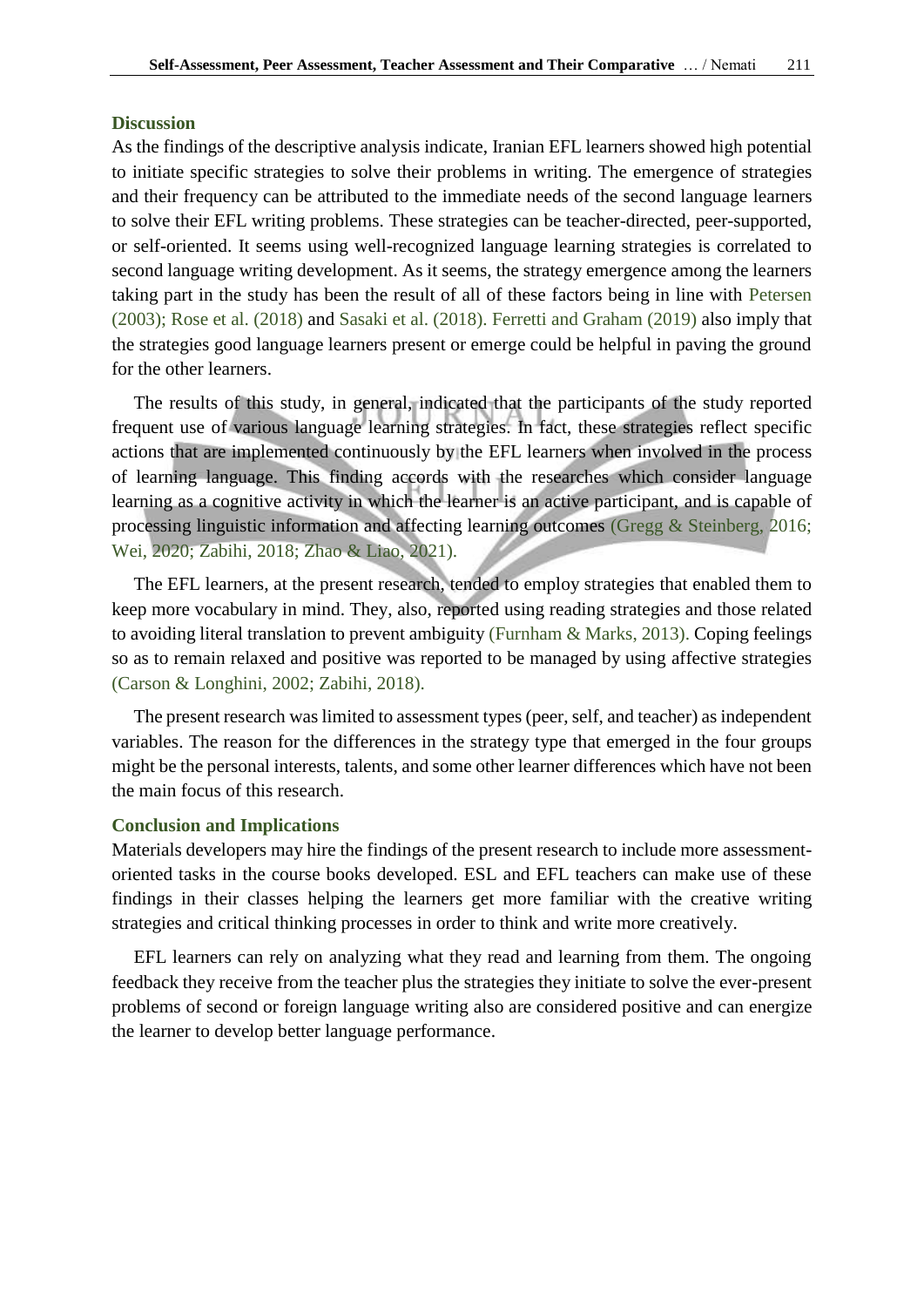#### **References**

- <span id="page-11-3"></span>Ableeva, R. (2008). The effects of dynamic assessment on L2 listening comprehension. In J. P. Lantolf & M. Poehner (Eds.), *Socio-cultural theory and the teaching of second languages* (pp. 57-86). London: Equinox Press.
- <span id="page-11-4"></span>Ableeva, R. (2010). *Dynamic assessment of listening comprehension in second language learning* [Ph.D Dissertation, Pennsylvania State University].
- <span id="page-11-2"></span>Alavi, S. M., & Taghizadeh, M. (2014). Dynamic Assessment of Writing: The Impact of Implicit/Explicit Mediations on L2 Learners' Internalization of Writing Skills and Strategies. *Educational Assessment*, *19*(1), 1-16[. https://doi.org/10.1080/10627197.2014.869446](https://doi.org/10.1080/10627197.2014.869446)
- <span id="page-11-17"></span>Alderson, C., & Tankó, G. (2010). *Into Europe: The writing handbook*. London: British Council.
- <span id="page-11-0"></span>Arifin, S. (2020). Investigating the L2 Writing Strategies Used by Skillful English Students. *2020*, *53*(1), 12. <https://doi.org/10.23887/jpp.v53i1.24939>
- <span id="page-11-16"></span>Arndt, V. (1987). Six writers in search of texts: A protocol-based study of L1 and L2 writing. *ELT Journal*, *41*, 257-267. JUUKNA
- <span id="page-11-5"></span>Astin, A. W. (2012). *Assessment for excellence: The philosophy and practice of assessment and evaluation in higher education*. New York: Rowman & Littlefield Publishers.
- <span id="page-11-14"></span>Atkinson, D. (2003). L2 writing in the post-process era: Introduction. *Journal of Second Language Writing*, *12*, 3-15.
- <span id="page-11-9"></span>Bachman, L. F. (2015). Justifying the use of language assessments: Linking Test performance with consequences. *JLTA Journal*, *18*, 3-22.
- <span id="page-11-12"></span>Bachman, L. F., Palmer, A. S., & Palmer, A. S. (2010). *Language assessment in practice: Developing language assessments and justifying their use in the real world*. Oxford University Press Oxford.
- <span id="page-11-6"></span>Brown, G. A., Bull, J., & Pendlebury, M. (2013). *Assessing student learning in higher education*. Routledge.
- <span id="page-11-15"></span>Carson, J. G., & Longhini, A. (2002). Focusing on learning styles and strategies: A diary study in an immersion setting. *Language learning*, *52*(2), 401-438.
- <span id="page-11-8"></span>Creswell, J. W., & Creswell, J. D. (2017). *Research design: Qualitative, quantitative, and mixed methods approaches*. Sage publications.
- <span id="page-11-11"></span>Ebadi, S., & Rahimi, M. (2019). Mediating EFL learners' academic writing skills in online dynamic assessment using Google Docs. *Computer Assisted Language Learning*, *32*(5-6), 527-555. <https://doi.org/10.1080/09588221.2018.1527362>
- <span id="page-11-10"></span>Farhady, H. (2006). Twenty-five years of living with applied linguistics: Collection of articles. *Tehran, Iran: Rahnama*.
- <span id="page-11-18"></span>Ferretti, R. P., & Graham, S. (2019). Argumentative writing: theory, assessment, and instruction. *Reading and Writing*, *32*(6), 1345-1357[. https://doi.org/10.1007/s11145-019-09950-x](https://doi.org/10.1007/s11145-019-09950-x)
- <span id="page-11-19"></span>Furnham, A., & Marks, J. (2013). Tolerance of ambiguity: A review of the recent literature. *Psychology*, *4*(09), 717-728.
- <span id="page-11-1"></span>Giraldo, F. (2021). A Reflection on Initiatives for Teachers' Professional Development Through Language Assessment Literacy. *Profile: Issues in Teachers' Professional Development*, *23*(1), 197-213. <https://doi.org/10.15446/profile.v23n1.83094>
- <span id="page-11-13"></span>Gordon, A. M. (2015). Paper Based Testing vs. Mobile Device Based Testing in an EFL Environment: What's the Difference?

<span id="page-11-7"></span>Grabe, W., & Kaplan, R. B. (2014). *Theory and practice of writing: An applied linguistic perspective*. Routledge.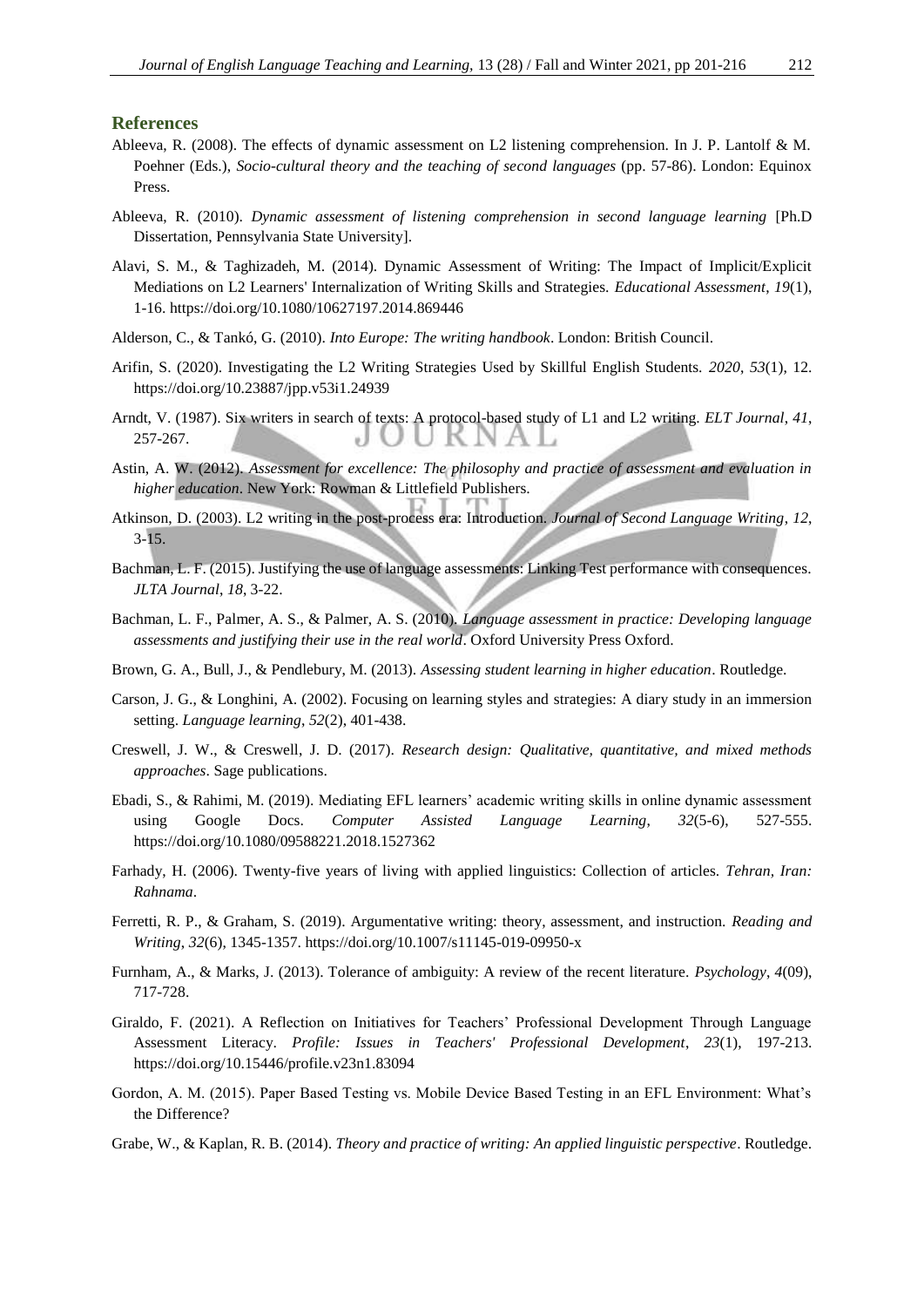- <span id="page-12-5"></span>Graham, S., & Perin, D. (2007). Writing next: Effective strategies to improve writing of adolescents in middle and high schools. A report to Carnegie Corporation of New York. *Alliance for Excellent Education*.
- <span id="page-12-0"></span>Gregg, L. W., & Steinberg, E. R. (Eds.). (2016). *Cognitive processes in writing*. Routledge.
- <span id="page-12-8"></span>Guterman, E. (2002). Toward dynamic assessment of reading: Applying metacognitive awareness guidance to reading assessment tasks. *Journal of Research in reading*, *25*(3), 283-298.
- <span id="page-12-7"></span>Hill, K., & Sabet, M. (2009). Dynamic speaking assessments. *TESOL Quarterly*, *43*(3), 537-545.
- <span id="page-12-3"></span>Hsiao, T. Y., & Oxford, R. L. (2002). Comparing theories of language learning strategies: A confirmatory factor analysis. *The modern language journal*, *86*(3), 368-383.
- <span id="page-12-9"></span>Kovacic, A., Bubas, G., & Coric, A. (2012). Mobilising students' grammar skills through collaborative e-tivities with Web 2.0 tools. *Procedia-Social and Behavioral Sciences*, *34*, 132-136.
- <span id="page-12-11"></span>Kumaravadivelu, B. (2006). *Understanding language teaching: From method to postmethod*. Routledge.
- <span id="page-12-2"></span>McCrostie, J. (2007). Examining learner vocabulary notebooks. *ELT Journal*, *61*(3), 246-255.
- <span id="page-12-13"></span>O'malley, J. M., O'Malley, M. J., Chamot, A. U., & O'Malley, J. M. (1990). *Learning strategies in second language acquisition*. Cambridge university press.
- <span id="page-12-14"></span>Oxford, R. L. (1990). *Language learning strategies-What every teacher should know*. Heinle & Heinle.
- <span id="page-12-16"></span>Petersen, G. (2003). The effects of reading, television viewing, and extracurricular activities on student academic achievement. *Unpublished PhD dissertation, Arkansas State University, Arkansas, USA Retrieved September*, *1*, 2012.
- <span id="page-12-15"></span>Pham, Q. H. P. (2020). *Goal Setting in the Efl Classroom: Students' Writing Competence, Linguistic Development, and Perspectives*. Michigan State University.
- <span id="page-12-12"></span>Poehner, M. E. (2008). *Dynamic assessment: A Vygotskian approach to understanding and promoting L2 development* (Vol. 9). Springer Science & Business Media.
- <span id="page-12-1"></span>Rastle, K., Lally, C., Davis, M. H., & Taylor, J. (2021). The dramatic impact of explicit instruction on learning to read in a new writing system. *Psychological Science*, *32*(4), 471-484.
- <span id="page-12-19"></span>Riazi, A. (1997). Acquiring disciplinary literacy: A social-cognitive analysis of text production and learning among Iranian graduate students of education. *Journal of Second Language Writing*, *6*(2), 105-137.
- <span id="page-12-21"></span>Rose, H., Briggs, J. G., Boggs, J. A., Sergio, L., & Ivanova-Slavianskaia, N. (2018). A systematic review of language learner strategy research in the face of self-regulation. *System*, *72*, 151-163.
- <span id="page-12-10"></span>Saeidi, M., & Hosseinpour, A. (2013). The effect of dynamic assessment as an instructional tool on Iranian EFL learners' vocabulary learning. *Journal of basic and applied scientific research*, *3*(10), 421-429.
- <span id="page-12-22"></span>Sasaki, M., Mizumoto, A., & Murakami, A. (2018). Developmental trajectories in L2 writing strategy use: A self‐ regulation perspective. *The modern language journal*, *102*(2), 292-309.
- <span id="page-12-6"></span>SeyedErfani, S., & Agha Ebrahimiyan, A. (2013). Web 2.0 incorporated dynamic assessment to assess writing ability of Iranian EFL learners. *Global Journal of Human Social Science Linguistics & Education*, *13*(14), 49- 55.
- <span id="page-12-18"></span>Smith, H. (2005). *The writing experiment strategies for innovative creative writing*. Melbourne: Allen & Unwin.
- <span id="page-12-4"></span>Stirling, B. (2021). *Speaking and writing strategies for the TOEFL iBT*. Nova Press.
- <span id="page-12-17"></span>Sundari, H., Febriyanti, R. H., & Saragih, G. (2018). Using Task-based Materials in Teaching Writing for EFL Classes in Indonesia. *International Journal of Applied Linguistics and English Literature*, *7*(3), 119-124. <https://doi.org/10.7575/aiac.ijalel.v.7n.3p.119>
- <span id="page-12-20"></span>Victori, M. (1999). An analysis of writing knowledge in EFL composing: A case study of two effective and two less effective writers. *System*, *27*(4), 537-555.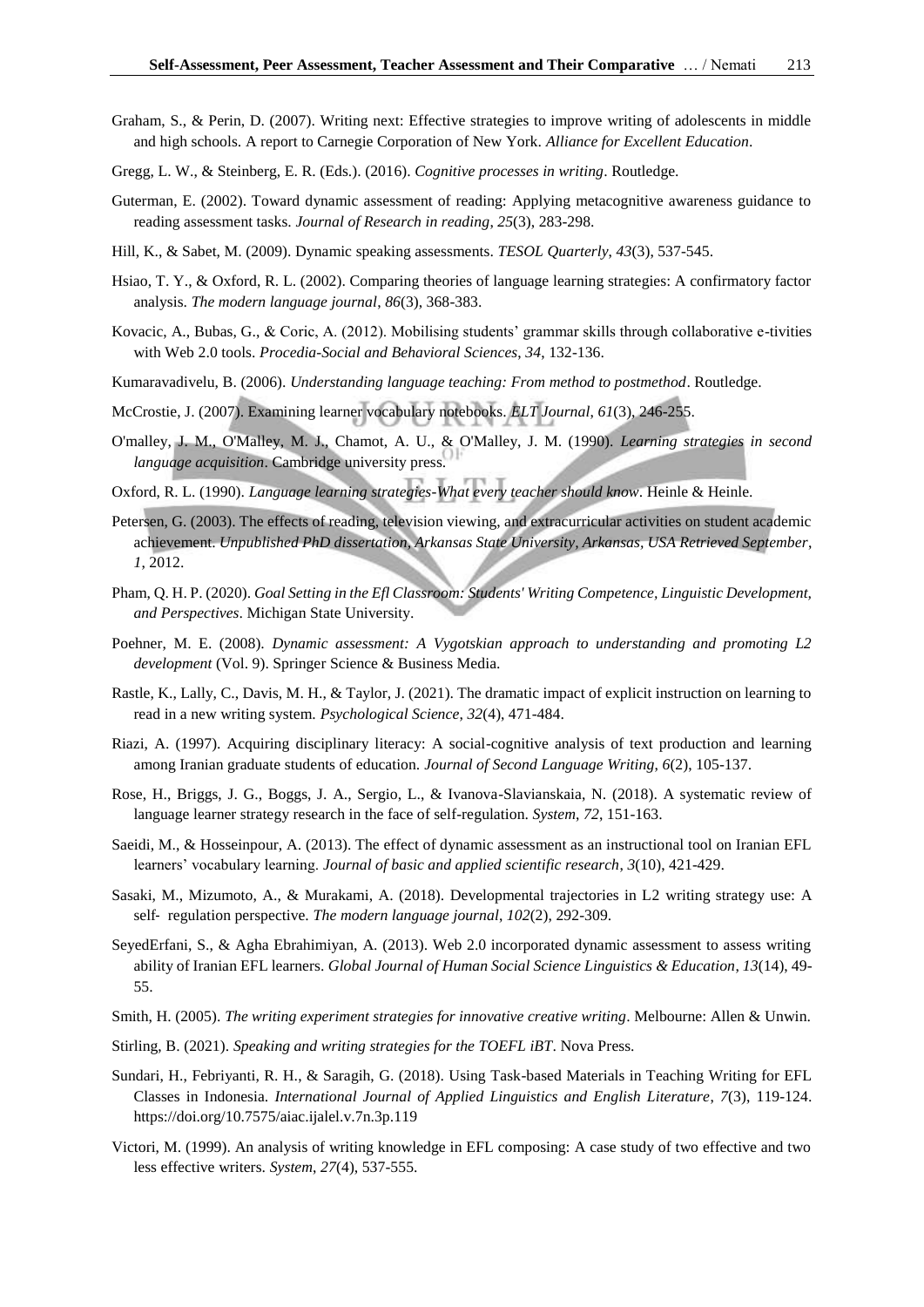- <span id="page-13-0"></span>Wanner, T., & Palmer, E. (2018). Formative self-and peer assessment for improved student learning: the crucial factors of design, teacher participation and feedback. *Assessment & Evaluation in Higher Education*, *43*(7), 1032-1047[. https://doi.org/10.1080/02602938.2018.1427698](https://doi.org/10.1080/02602938.2018.1427698)
- <span id="page-13-2"></span>Wei, X. (2020). Assessing the metacognitive awareness relevant to L1-to-L2 rhetorical transfer in L2 writing: The cases of Chinese EFL writers across proficiency levels. *Assessing Writing*, *44*, 100452.
- <span id="page-13-1"></span>William, D. (2013). Assessment: The Bridge between Teaching and Learning. *Voices from the Middle*, *21*(2), 15- 20.
- <span id="page-13-3"></span>Zabihi, R. (2018). The role of cognitive and affective factors in measures of L2 writing. *Written Communication*, *35*(1), 32-57.
- <span id="page-13-4"></span>Zhao, C. G., & Liao, L. (2021). Metacognitive strategy use in L2 writing assessment. *System*, *98*, 102472. [https://doi.org/https://doi.org/10.1016/j.system.2021.102472](https://doi.org/https:/doi.org/10.1016/j.system.2021.102472)

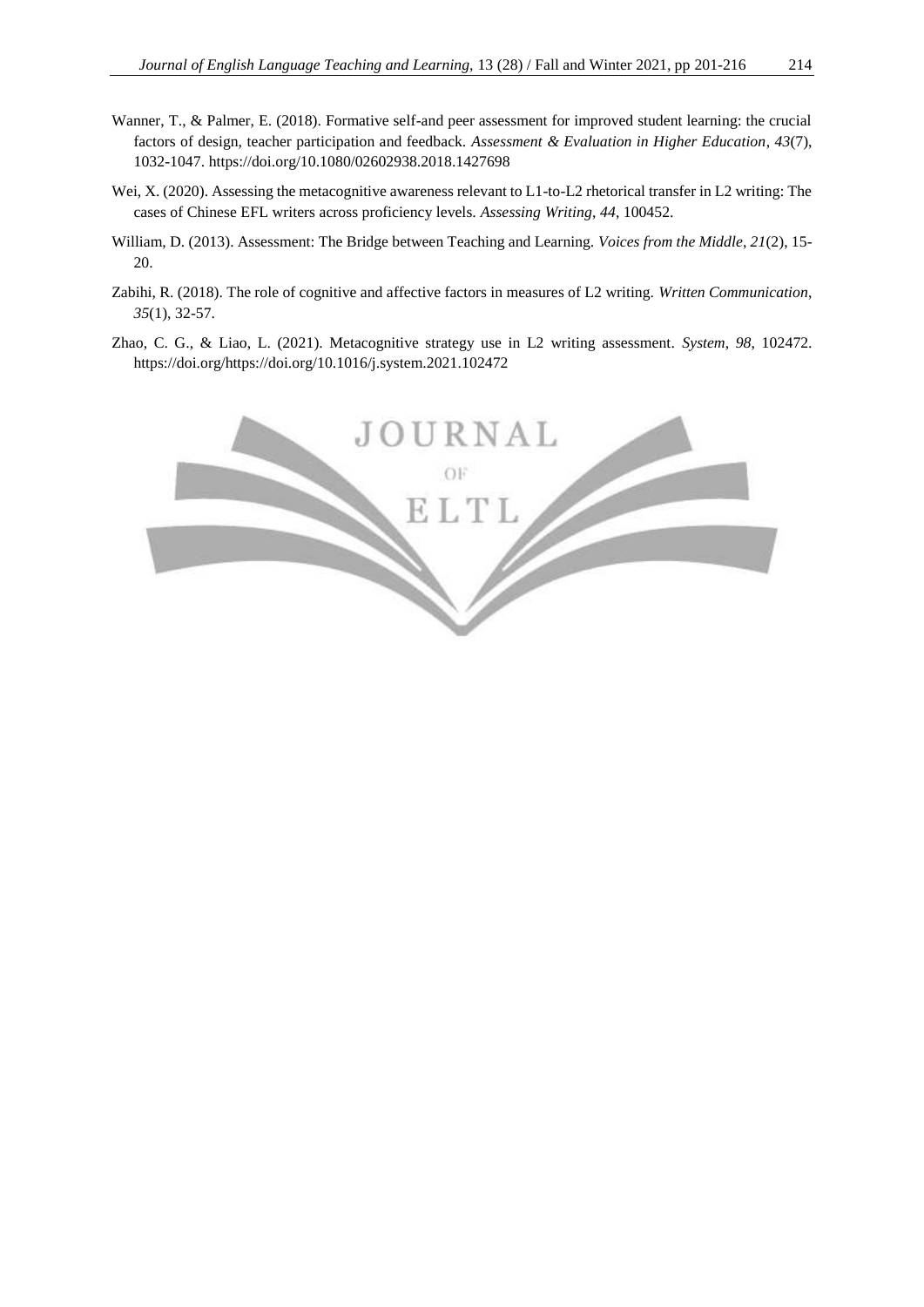| Row            |           | <b>Strategy Used</b>                                                            | Frequency Count |                |                | Percent        |       |        |
|----------------|-----------|---------------------------------------------------------------------------------|-----------------|----------------|----------------|----------------|-------|--------|
|                |           |                                                                                 | <b>SA</b>       | PA             | <b>TA</b>      | Control        | total |        |
| $\mathbf{1}$   | Cognitive | Focusing on the written English                                                 | 22              | 18             | 14             | 11             | 65    | 14.31% |
|                |           | grammatical structures and employing                                            |                 |                |                |                |       |        |
|                |           | them in ones' writings: structures such as                                      |                 |                |                |                |       |        |
|                |           | dangling, subjunctive, inversion, and the                                       |                 |                |                |                |       |        |
|                |           | like                                                                            |                 |                |                |                |       |        |
| $\overline{2}$ | Socio-    | Consulting with the teacher and putting to                                      | 13              | 14             | 13             | 11             | 51    | 11.23% |
|                | affective | application the suggestions made.                                               |                 |                |                |                |       |        |
| 3              | Cognitive | Summarizing texts, focusing on the                                              | 10              | 12             | 11             | 10             | 43    | 9.47%  |
|                |           | content maintenance, length, cohesion,                                          |                 |                |                |                |       |        |
|                |           | cohesiveness, and other discourse features.                                     |                 |                |                |                |       |        |
| $\overline{4}$ | Cognitive | Focusing on the text organization and the                                       | 13              | 12             | 10             | 6              | 41    | 9.03%  |
|                |           | placement of various parts of a text based                                      |                 |                |                |                |       |        |
|                |           | on the purpose and the genre type                                               |                 |                |                |                |       |        |
| 5              | Meta-     | Planning and trying to write the way native                                     | 10              | 9              | 9              | $\overline{8}$ | 36    | 7.92%  |
|                | cognitive | speakers write and employing the same                                           |                 |                |                |                |       |        |
|                |           | structures in new situations.                                                   |                 |                |                |                |       |        |
| 6              | Meta-     | Analyzing texts and focusing on the                                             | $\overline{8}$  | $\overline{7}$ | 10             | 7              | 31    | 6.82%  |
|                | cognitive | methods of writing, modes, moves, and the                                       |                 |                |                |                |       |        |
|                |           | internal concepts presented in them.                                            |                 |                |                |                |       |        |
| 7              | Cognitive | Keeping a portfolio of notes to be                                              | 7               | 8              | 9              | $\overline{7}$ | 29    | 6.38%  |
|                |           | reviewed in case required.                                                      |                 |                |                |                |       |        |
|                |           |                                                                                 |                 |                |                |                |       |        |
| 8              | Cognitive | Reading a lot of issues in English,                                             | 9               | $\overline{7}$ | 5              | 6              | 27    | 5.94%  |
|                |           | specifically the books and articles in ones                                     |                 |                |                |                |       |        |
|                |           | major and copying the most interesting and                                      |                 |                |                |                |       |        |
|                |           | most frequently used structure and                                              |                 |                |                |                |       |        |
| 9              |           | sentences to be used later.                                                     |                 | 6              | $\overline{7}$ | 6              | 25    | 5.50%  |
|                | Cognitive | Using monolingual dictionaries to find out                                      | 6               |                |                |                |       |        |
|                |           | the meaning of the words and to follow the                                      |                 |                |                |                |       |        |
|                |           | modeling presented in the examples.                                             |                 |                |                |                |       |        |
| 10             | Meta-     | Employing a diction-oriented perspective.<br>Focusing on the genre types and    | 5               | 6              | 6              | $\overline{4}$ | 21    | 4.62%  |
|                |           | examining their differences in style,                                           |                 |                |                |                |       |        |
|                | cognitive |                                                                                 |                 |                |                |                |       |        |
| 11             | Meta-     | diction, and form of presentation.<br>Following the creative modes found in the |                 | 4              | 4              | $\overline{4}$ | 18    | 3.96%  |
|                | cognitive | narratives and trying to produce similar                                        | 6               |                |                |                |       |        |
|                |           | ones in second language writing                                                 |                 |                |                |                |       |        |
| 12             | Socio-    | Discussing the English words,                                                   | $\overline{5}$  | $\overline{4}$ | $\overline{4}$ | $\overline{3}$ | 16    | 3.52%  |
|                | affective | collocations, expressions, idioms,                                              |                 |                |                |                |       |        |
|                |           | structures, and concepts with friends and                                       |                 |                |                |                |       |        |
|                |           | the teacher, comparing the notable                                              |                 |                |                |                |       |        |
|                |           | structures with those of the native culture.                                    |                 |                |                |                |       |        |
| 13             | Meta-     | Concentrating on the method of expansion                                        | 3               | $\overline{4}$ | 3              | 3              | 13    | 2.86%  |
|                | cognitive | and writing development found in the                                            |                 |                |                |                |       |        |
|                |           | course books of writing in English and                                          |                 |                |                |                |       |        |
|                |           | using them.                                                                     |                 |                |                |                |       |        |
| 14             | Cognitive | Learning form authentic materials and                                           | $\overline{4}$  | 3              | 3              | $\overline{2}$ | 12    | 2.64%  |
|                |           | following the way openings and closings                                         |                 |                |                |                |       |        |
|                |           | are developed in various situations and                                         |                 |                |                |                |       |        |
|                |           | writing types                                                                   |                 |                |                |                |       |        |
| 15             | Socio-    | Being open to criticisms to minimize the                                        | $\overline{4}$  | $\overline{2}$ | $\overline{2}$ | $\overline{2}$ | 10    | 2.20%  |
|                | affective | problems and also eradicate them, whether                                       |                 |                |                |                |       |        |
|                |           | presented through the teacher or peers                                          |                 |                |                |                |       |        |
| 16             | Socio-    | Seeking for the differences between                                             | $\overline{2}$  | $\overline{2}$ | $\overline{2}$ | $\overline{2}$ | $8\,$ | 1.76%  |
|                | affective | British English and American English                                            |                 |                |                |                |       |        |
|                |           | models of writing.                                                              |                 |                |                |                |       |        |

# **Appendix A.** Type and frequency of the Strategies the participants mostly employed